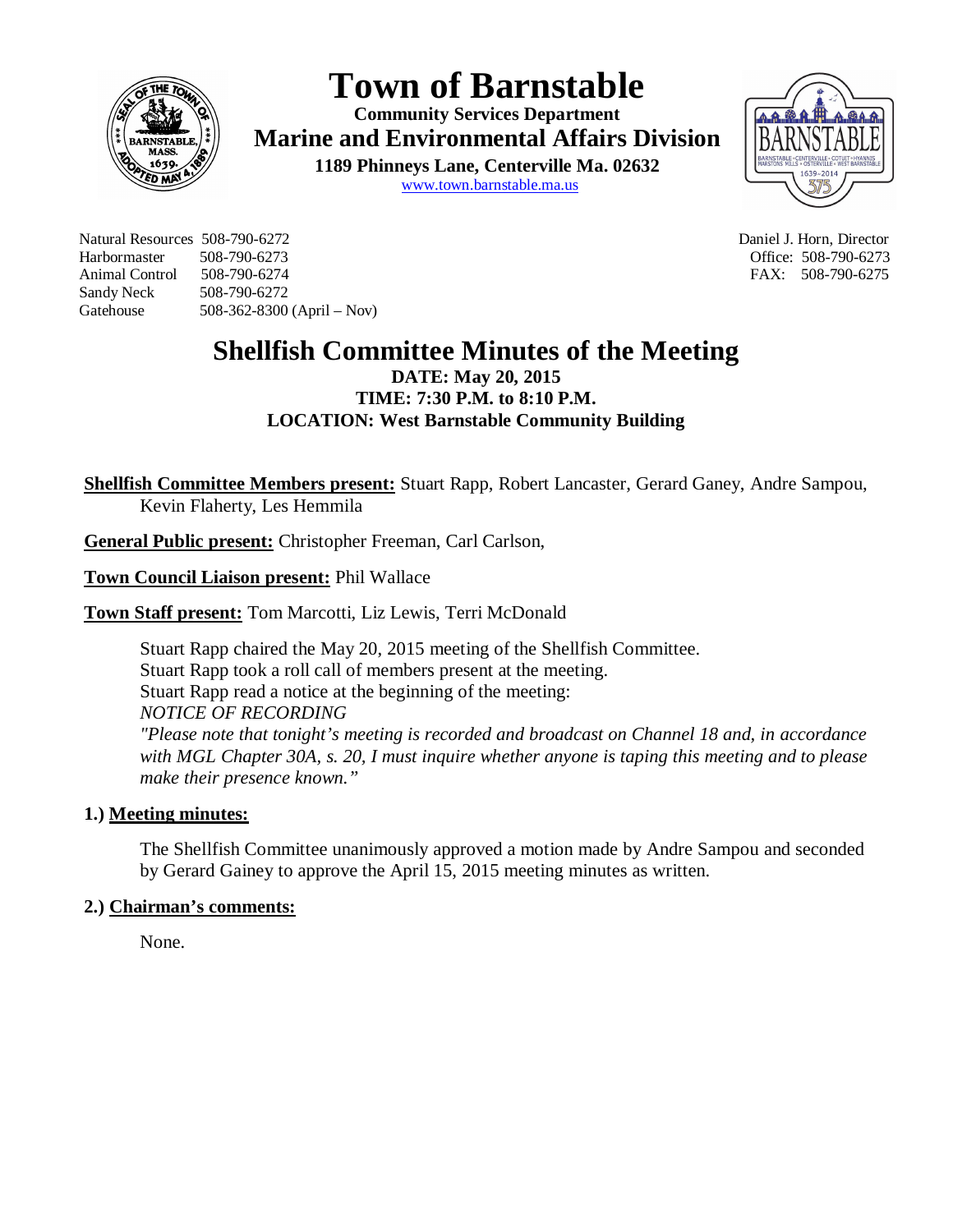#### **3.) Natural Resource Propagation Report:**

Doug Kalweit reported the Shellfish Revolving account is at \$95,000. Recreational Licenses sold to date: 1,414 Residents, down 42 from previous year and 151 Non-Residents up by 2 from last year. Kid Clamming Classes schedule was distributed (see attached). Tom Marcotti reported the following information:

 **Effective Saturday, May 23, 2015 The West Bay Recreational Shellfishing Area as defined**  is **open** to the **recreational** harvest of all shellfish and seaworms.

The **West Bay Recreational Shellfishing Area** is defined as the waters, flats and shoreline within an area beginning from the West Bay Landing at Bridge Street to the Wianno Yacht Club pier to the "NR / No Shellfishing" sign/buoys located offshore. DMF/SC 22.11

 **Effective Saturday, May 23, 2015 The Handy Point Quahog Propagation Area as defined**  is **open** to the **recreational** harvest of all shellfish.

**The Handy Point Quahog Propagation Area** is defined as the waters and intertidal flat within an area marked by yellow "NR" marker buoys and/or signposts as deployed near Handy Point in Cotuit Bay.

#### **Lewis Bay Shellfishing Closures:**

 Portions of Lewis Bay described below shall be closed to shellfishing June 1st through October 31st, all dates inclusive. The areas shall not automatically reopen to shellfishing on November 1st and will remain closed until examined and shellfishing is allowed by DMF.

2.8 **Harbor Bluff, Lewis Bay:** The waters and flats and all tributaries thereto in Lewis Bay northwest of a line drawn from the southern end of Harbor Bluff in the Town of Barnstable to the end of Glenwood Street in the Town of Yarmouth and southerly of a line drawn from the end of Channel Point Road Way in the Town of Barnstable to the end of Columbus Avenue in the Town of Yarmouth. (DMF/SC:28.2; classified as conditionally approved; **status: Closed to shellfishing June 1 through October 31, all dates inclusive. The area shall not automatically reopen to shellfishing on November 1 and will remain closed until examined and shellfishing is allowed by DMF.**).

2.9 **Lewis Bay:** The waters and flats of that portion of Lewis Bay in the Town of Barnstable, west of a line drawn from the Town Way at Harbor Bluff in a southwest direction to the Hyannis Yacht Club Pier and east of a line drawn from the end of the stone jetty at Snow's Creek to the "No Shellfishing" sign on the opposite shore. (DMF/SC:28.8; classified as conditionally approved; **status: Closed to shellfishing June 1 through October 31, all dates inclusive. The area shall not automatically reopen to shellfishing on November 1 and will remain closed until examined and shellfishing is allowed by DMF.)**